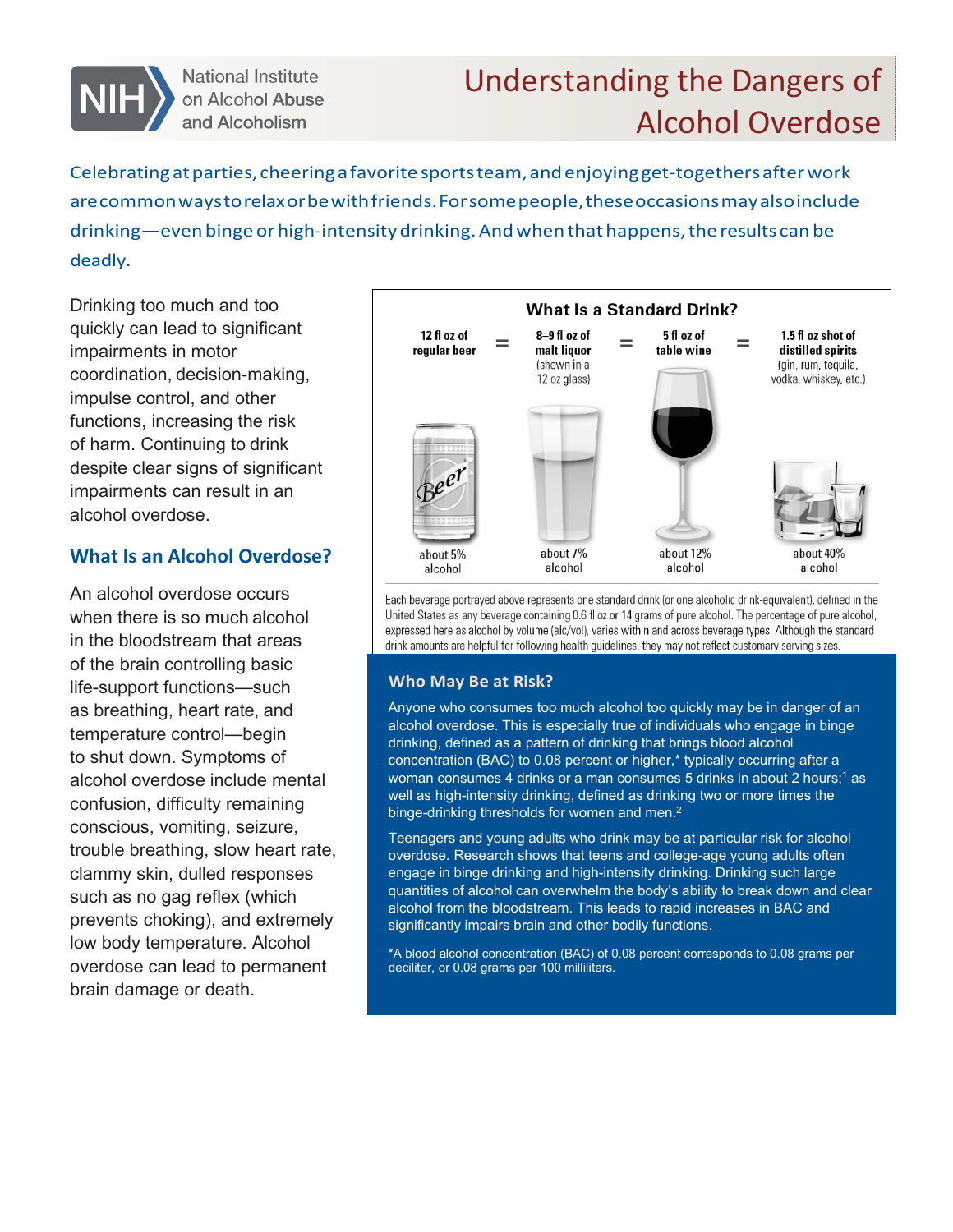What tips the balance from drinking that produces impairment to drinking that puts one's life in jeopardy varies among individuals. Age, sensitivity to alcohol (tolerance), gender, speed of drinking, medications you are taking, and amount of food eaten can all be factors.

Alcohol use and taking opioids or sedative-hypnotics, such as sleep and anti-anxiety medications, can increase your risk of an overdose. Examples of these medications include sleep aids such as zolpidem and eszopiclone, and benzodiazepines such as diazepam and alprazolam. Even drinking alcohol while taking over-the-counter antihistamines can be dangerous. Using alcohol with opioid pain relievers such as oxycodone and morphine or illicit opioids such as heroin is also a very dangerous combination. Like alcohol, these drugs suppress areas in the brain that control vital functions such as breathing. Ingesting alcohol and other drugs together intensifies their individual effects and could produce an overdose with even moderate amounts of alcohol.

## **As BAC Increases—So Do the Risks**

As blood alcohol concentration (BAC) increases, so does the effect of alcohol—as well as the risk of harm. Even small increases in BAC can decrease motor coordination, make a person feel sick, and cloud judgment. This can increase an individual's risk of being injured from falls or car crashes, experiencing acts of violence, and engaging in unprotected or unintended sex. When BAC reaches high levels, blackouts (gaps in memory), loss of consciousness (passing out), and death can occur.

BAC can continue to rise even when a person stops drinking or is unconscious. Alcohol in the stomach and intestine continues to enter the bloodstream and circulate throughout the body.

It is dangerous to assume that an unconscious person will be fine by sleeping it off. One potential danger of alcohol overdose is choking on one's own vomit. Alcohol at very high levels can hinder signals in the brain that control automatic responses such as the gag reflex. With no gag

#### **Critical Signs and Symptoms of an Alcohol Overdose**

- *»* Mental confusion, stupor
- *»* Difficulty remaining conscious, or inability to wake up
- *»* Vomiting
- *»* Seizures
- *»* Slow breathing (fewer than 8 breaths per minute)
- *»* Irregular breathing (10 seconds or more between breaths)
- *»* Slow heart rate
- *»* Clammy skin
- *»* Dulled responses, such as no gag reflex (which prevents choking)
- *»* Extremely low body temperature, bluish skin color, or paleness

reflex, a person who drinks to the point of passing out is in danger of choking on his or her vomit and dying from a lack of oxygen (i.e., asphyxiation). Even if the person survives, an alcohol overdose like this can lead to long-lasting brain damage.

### **Know the Danger Signs and Act Quickly**

Know the danger signals and, if you suspect that someone has an alcohol overdose, call 911 for help immediately. Do not wait for the person to have all the symptoms, and be aware that a person who has passed out can die. Don't play doctor—cold showers, hot coffee, and walking do not reverse the effects of alcohol overdose and could actually make things worse.